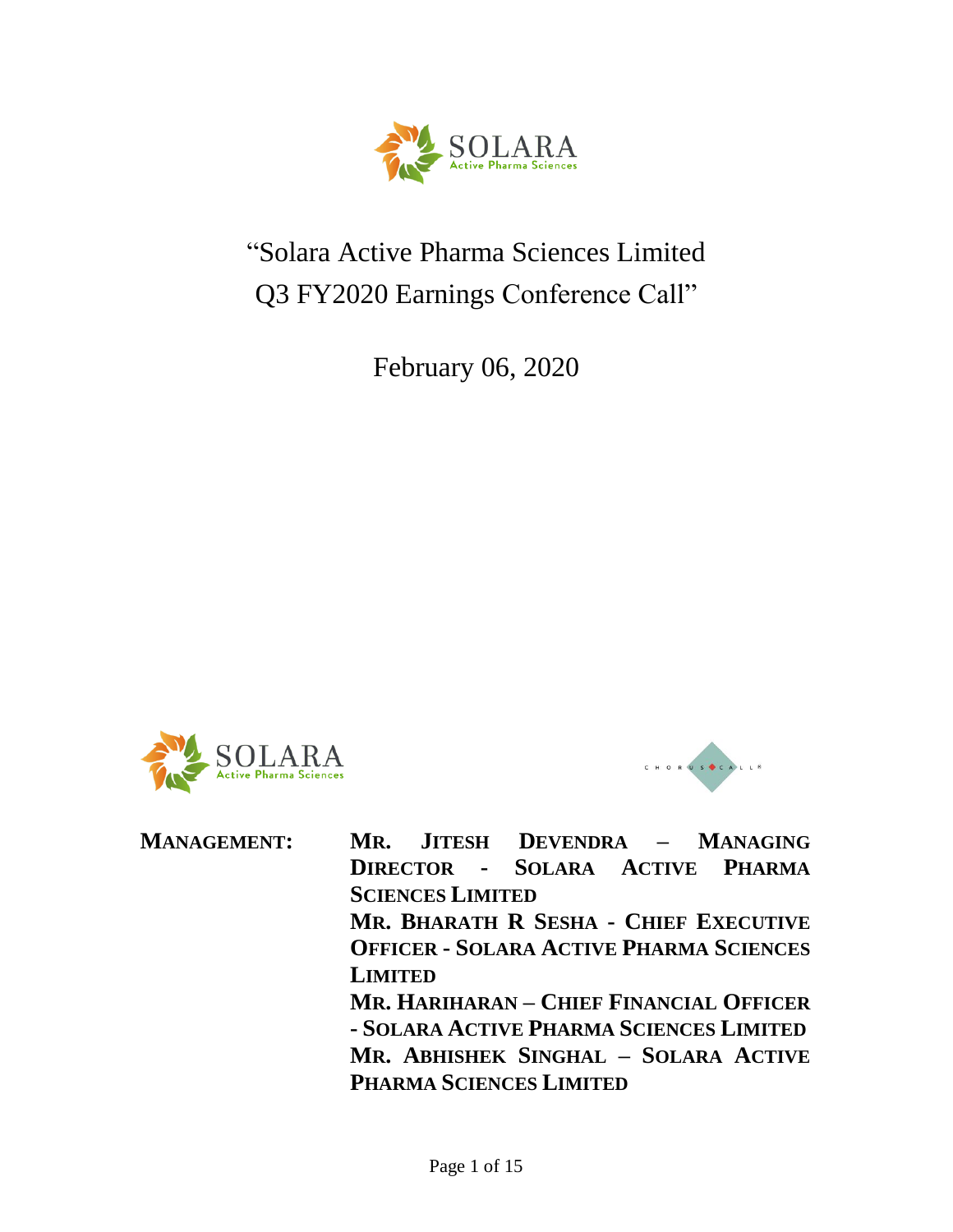

**Moderator:** Ladies and gentlemen good day and welcome to the Solara Active Pharma Sciences Limited Q3 FY2020 Earnings Conference Call. As a reminder, all participant lines will be in the listen-only mode and there will be an opportunity for you to ask questions after the presentation concludes. Should you need assistance during the conference call, please signal the operator by pressing "\*" then "0" on your touchtone phone. Please note that this conference is being recorded. I now hand the conference over to Mr. Abhishek Singhal. Thank you and over to you Sir!

**Abhishek Singhal**: A very good afternoon to all of you and thank you for joining us today for Solara Active Pharma Sciences earnings conference call for the Q3 ended FY2020. Today we have with us Mr. Jitesh Devendra, Solara's Managing Director, Mr. Bharath, CEO and Mr. Hariharan, the CFO to share the highlights of the business and financials for the quarter. I hope you have gone through our results release and the quarterly investor presentation, which have been uploaded on our website as well as the stock exchange website. The transcript of this call will be available in a week's time on the company's website. Please note that today's discussion maybe forward-looking in nature and must be viewed in relation to the risks pertaining to our business. After the end of this call, in case you have any further questions please feel free to reach out of the Investor Relations team. I now hand over the call to Jitesh to make the opening remarks. Over to you Jitesh!

**Jitesh Devendra:** Thank you Abhishek. We welcome you all to Solara's Q3 FY2020 earnings call. I believe you have received the press release earning set and the SEBI results that have also been posted by the company on the stock exchanges. Joining this call with me are Hariharan, CFO of the Company and Bharath Sesha, the new CEO of the company. As you are already aware, Bharath joined us in December 2019 to take over the helm of affairs and contribute to a value creation journey with his wealth of experience managing P&Ls and strategies of several leading companies. I firmly believe that he brings the right expertise which the company needs to step up its progression towards achieving stated outcomes. That said Bharath, Hari and I are available today to answer any questions that you may have for us.

> Coming to the financial results for the quarter, I am pleased to share that Q3 FY2020 is yet another quarter that demonstrates our strategic acceleration towards achieving profitable growth. While the ordering pattern led to a marginal dip in the revenue growth, our performance in the quarter was noteworthy for many and new milestones that we have achieved. First, for the first time in our journey, we have surpassed 25% operating margins for the company. It is worth to note that this is the fifth successive quarter where our margins have continued to expand quarter-on-quarter and have been over 20%.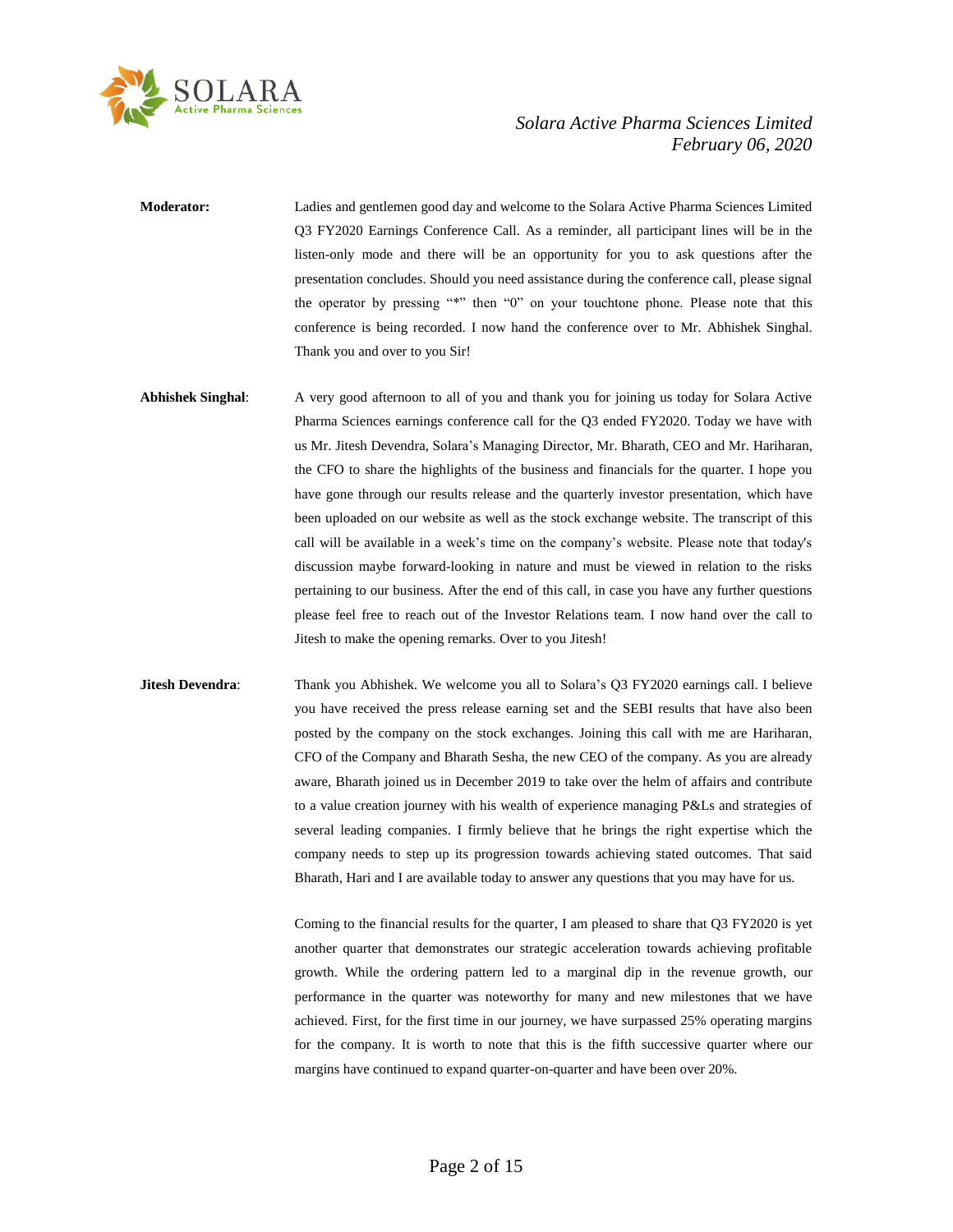

Second, in the quarter, we have clogged our highest of profit after tax at Rs.413 million which is two times over the PAT reported in the same period of last financial year. Third, our efforts in Ambernath have started to result in better capacity utilization as we continue to reduce the under recoveries. Fourth, our R&D efforts continued to progress as planned while we had one additional DMF filed in the US, our efforts on market extension are fructifying and we have completed extensions in new markets for seven of our existing API.

Fifth, the initiatives around the CRAMS business are on track. As I mentioned in my previous calls, we have an opportunity pipeline on \$10 million and we are confident some of these will start yielding results in FY2021. We continue to grow our opportunity pipeline through a multifaceted market outreach involving our network of consultants, current relationships, legacy customers and direct marketing efforts. We are also in the process of recruiting Global Head for our CRAMS division.

Lastly, as you may have seen in our press release during the quarter one of our top 10 key APIs Ranitidine Hydrochloride experienced regulatory confirms due to US FDA's notification around the NDMA impurity in the product. While we have voluntarily suspended our sale of the API in the month of September, we were able to quickly turnaround in addressing the issue around the NDMA and resume production in a phased manner in Q3.

To summarize, the financial year 2020 today is in line with the approach, we have continued our focus on improving our efficiencies which has been one of our major contributors with the margin uptick. At the same time, we are also focused on revenue growth, the foundation of which has been laid out in last financial year as well as in this financial year. We believe that the financial performance of this quarter is an excellent validation of the business model we are establishing. We are confident that the new products and new markets will continue to enable the growth of our revenues in the coming period. We also remain confident on a medium-term guidance of 15% CAGR on revenue and 20% CAGR on EBITDA considering FY2019 as a base. Thank you everyone and we are now open for question and answer.

- **Moderator:** Thank you. Ladies and gentlemen, we will now begin with the question and answer session. The first question is from the line of Vaibhav Gogate from Ashmore Group. Please go ahead.
- **Ashwini**: Good afternoon. This is Ashwini here. Jitesh, Hari, Bharath and the rest of the team congratulations, a very, very solid and encouraging set of numbers, very heartening congratulations. So, I just had a couple of questions. One is the revenue line so obviously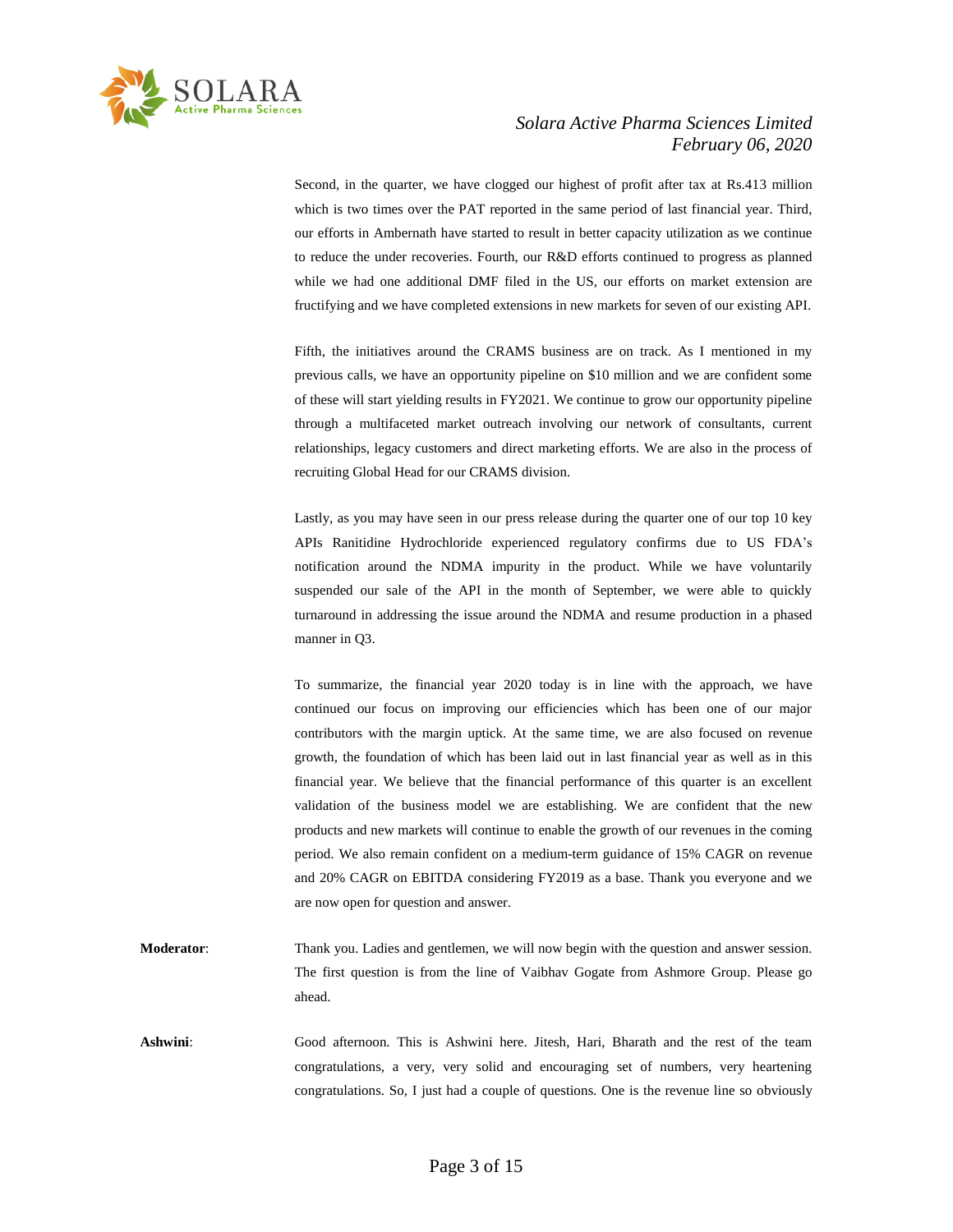

while the EBITDA margin expanded, and EBITDA has shown a phenomenal growth, how should we read into sort of the revenue line which is lower as compared to the September quarter and it is lower as compared to the same quarter last year as well.

**Jitesh Devendra:** This is Jitesh. First, thank you for your wishes. On the revenue part of it, we had a temporary dip in one of our top 10 key APIs. We believe that this to be a temporary phenomenon. We are confident of achieving the 15% revenue CAGR growth based on a three-year guidance given earlier and Ranitidine we only initiated production in the month of November as we have stated in our press release, so I would say there is no concern from our revenue growth perspective.

**Ashwini**: No I was just wondering because in your presentation and your press release you speak about efficiency multiple times, so I was just wondering that have you taken some sort of product rationalization or market rationalization where you stepped away from certain APIs or certain markets which are lower margin markets and therefore the EBITDA focus has driven that revenue decline, but you are saying that is not the case?

- **Jitesh Devendra:** As I said in my previous calls also, we are looking at CIP for all our key APIs and we do want to maintain our minimum 50% gross margin as a threshold. Of course, that has also increased because of some of the CIP which is coming to effect and we continued to see if some products do not give us that then we look at replacing with the new products what we have in our pipeline
- **Ashwini**: On similar line, the 500-basis point increase in EBITDA margin is obviously very, very encouraging and well ahead of what we might have expected. In your view are the EBITDA margins that you posted for the December quarter, is there a seasonal or one-time element to it or this is we would think as a sustainable number from a medium-term perspective?
- **Jitesh Devendra:** We are confident that this number of Rs.82 Crores as EBITDA is the sustainable one.
- **Ashwini:** Rs.82 Crores or a percentage 23.5% EBITDA margin which one is sustainable?
- **Jitesh Devendra:** One is on absolute value and number and from a margin perspective if we take at the year then we are confident that the EBITDA number would be in high teens to early 20s.
- Ashwini: Looking at your filings, you speak about 8 to 10 API or DMF filings each year, but this year we have seen only two. So, is there a reason, is there a sort of reason why you have gone slow or there some regulatory bottleneck that is holding you back?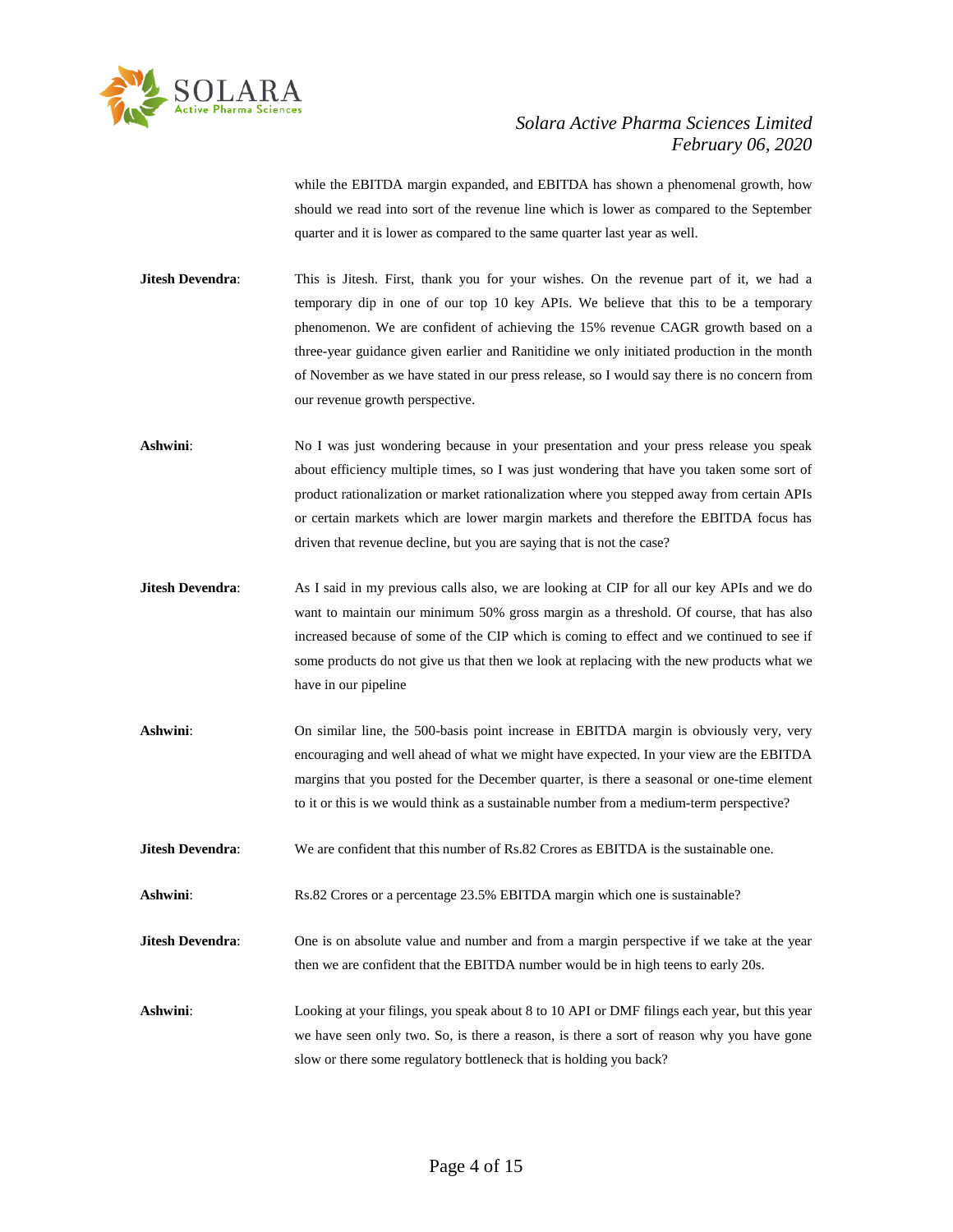

| Jitesh Devendra:        | Our R&D pipeline is on track, for this year instead of 10 we may end up with six to seven<br>filings only. We would have validation for one more product but that we can only file once<br>we have confirmation from the customer, so in effect we would be around seven to eight for<br>this year. But apart from that we are confident that the pipeline what we have including the<br>status of each of the products at the R&D stage we are confident that we will hit that 10<br>number in the next financial year. |
|-------------------------|--------------------------------------------------------------------------------------------------------------------------------------------------------------------------------------------------------------------------------------------------------------------------------------------------------------------------------------------------------------------------------------------------------------------------------------------------------------------------------------------------------------------------|
| Ashwini:                | How do you account for your R&D, do you expense it out as the expenses are incurred or<br>you expense it out when you submit the file to US FDA, so what I am asking is that by what<br>you are telling me, you will obviously have spate of filing in the January to March quarter<br>because you filed only two, so you will have four to five filings in this quarter, so will there<br>be a significant corresponding R&D expense jump or that is more of a steady as we go kind<br>of a number?                     |
| <b>Jitesh Devendra:</b> | So, we do not defer our expenses Ashwini as and when it is incurred we expense it out.                                                                                                                                                                                                                                                                                                                                                                                                                                   |
| Ashwini:                | Okay, alright. Then you are coming to Ranitidine what are you seeing in the market place,<br>are there any other suppliers who come in who have been able to meet the US FDAs,<br>NDMA contamination standards or are you pretty much the only game in town?                                                                                                                                                                                                                                                             |
| Jitesh Devendra:        | As of now we are the only one, but I am sure the other API players are working to ensure<br>they resume supplies.                                                                                                                                                                                                                                                                                                                                                                                                        |
| Ashwini:                | It would be fair comment, because what you seem to indicate that this margin increases on<br>account of new product introduction introduced by you and market expansion so that it now<br>makes about 5% of your revenues and the margin increases on the back to back, so the full<br>upside of Ranitidine is still to come that would be a fair statement right?                                                                                                                                                       |
| <b>Jitesh Devendra:</b> | Yes, because we had only two months of production in Q3 for Ranitidine, so in Q4 we see a<br>full three months of production.                                                                                                                                                                                                                                                                                                                                                                                            |
| Ashwini:                | Right and the last question from my side is that how do you see this China lock down<br>hinder or help your business case especially for the raw material supply or a key starting<br>material supply obviously you must be also looking for alternative sources, do you have an<br>alternative source for pretty much everything you buy from China, how do we think about<br>that risk?                                                                                                                                |
|                         |                                                                                                                                                                                                                                                                                                                                                                                                                                                                                                                          |

**Jitesh Devendra**: About the China situation, we need to see how it pans out, because as everyone would have read they are talking about resuming office on February 9, 2020 which now could be to mid-February, as far as this quarter is concerned, we are well covered, but we need to assess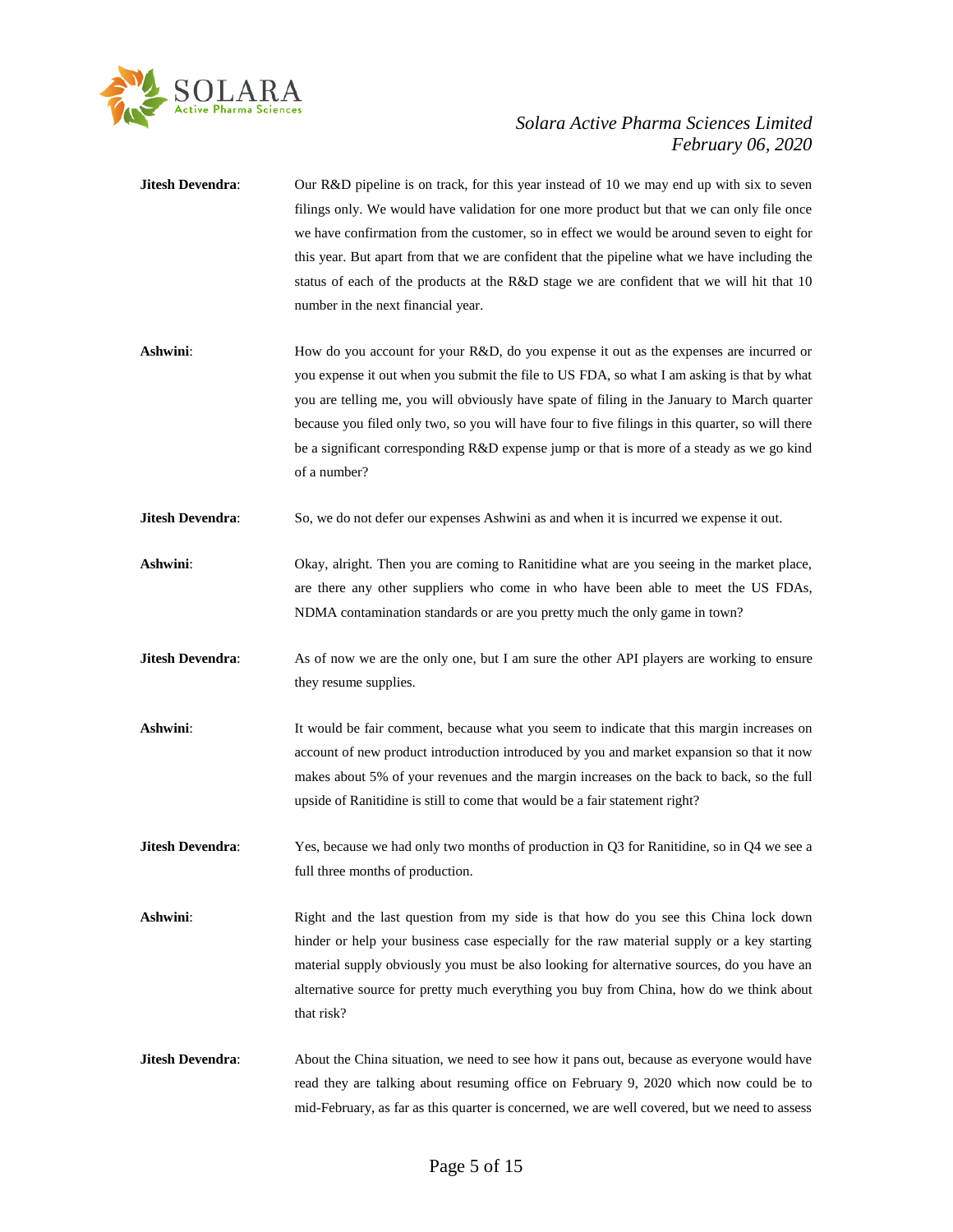

the situation how soon they are back in office and resume supplies. As we have also mentioned in my previous calls right, we have started to look at alternate sources away from China, we have identified sources in India and Europe and that qualification is in process, so hopefully if there is a risk for Q1 we should be able to source from these alternative vendors that is what we are working on it right now Ashwini.

- **Ashwini**: Your Vizag expansion is that on track for trials to start in the next whatever three months or so?
- **Jitesh Devendra:** Yes, it is on track in fact it could be sooner also, but it is on track.

**Ashwini:** Thank you so much. Congratulations once again and I will step back in queue.

**Moderator**: Thank you. The next question is from the line of Vinay Bafna from ICICI Securities. Please go ahead.

- **Vinay Bafna:** Good afternoon Sir. Thank you for giving me the opportunity. First congratulations on good set of results. What I understood from your commentary is that your revenue decline Y-o-Y and quarter-on-quarter largely because of key molecule, is it possible that the temporary disruption in Ranitidine was one of the reasons for this sequential decline or would it be a large part of the reason?
- **Jitesh Devendra:** I now mentioned that the dip in the revenue was not all because of Ranitidine right, we had only one-month loss on the Ranitidine production and one of our top 10 APIs that has seen a temporary dip.
- **Vinay Bafna**: Sir, considering how the Ranitidine market has shaped up and since you are the only supplier now, before the disruption and after the disruption have you seen a significant gain in market share or in price which has contributed to certain jump in the EBITDA margins in this quarter?
- **Jitesh Devendra:** Situation is still evolving right now, and it is too early for us to comment and we do not comment on any product to product margins, it is too early to say anything on what could be the potential upside on Ranitidine.
- **Vinay Bafna**: I understand I am not asking for any quantitative values, just qualitatively has there been a market share gain post resumption even in these two months or are you seeing that in a couple of weeks or may be in a month or two is gain a higher market share than you were before and has the pricing been better in general just qualitative indication?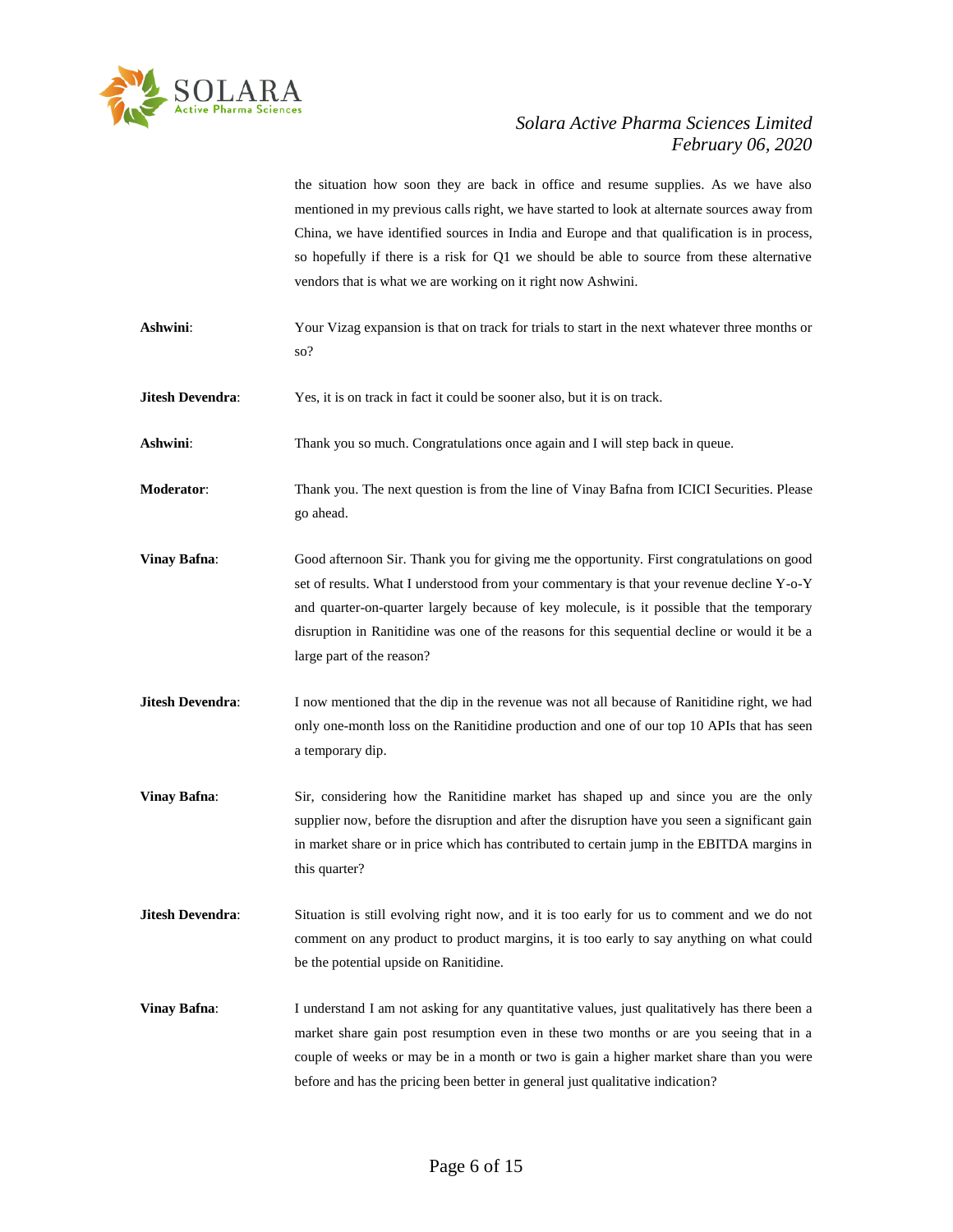

| <b>Abhishek Singhal:</b> | Our formulation partner has just started to kind of get back into the market, possibly the<br>quarter down the line we will be able to give you a good sense of how the market share for<br>our formulator is evolving, at this point of time it is too early to give you an indication vis-<br>à-vis we had in uptake on the margin, on the market share sides, of course the profitability<br>would have increased a bit, but we do not want to give specific comment on that.                                                                                       |
|--------------------------|------------------------------------------------------------------------------------------------------------------------------------------------------------------------------------------------------------------------------------------------------------------------------------------------------------------------------------------------------------------------------------------------------------------------------------------------------------------------------------------------------------------------------------------------------------------------|
| <b>Vinay Bafna:</b>      | Fair enough. Next question would be that about the China issue, so another participant also<br>eluded to how there is a risk and you are trying to mitigate it through alternate sources, but<br>the key question remains that even further alternate source of the key raw materials have<br>ingredients from our China, so have you got a ballpark number of indirect or a direct<br>dependence on China for your key starting materials?                                                                                                                            |
| Hariharan:               | Of our total raw material cost around 35% is imports and 30% is from China and 5% from<br>other markets.                                                                                                                                                                                                                                                                                                                                                                                                                                                               |
| <b>Vinay Bafna:</b>      | Okay, got it and now considering this is my last question, could we see the China situation<br>to be an opportunity as and other more people trying to reach out to you for you to become<br>their alternative source of supply?                                                                                                                                                                                                                                                                                                                                       |
| Jitesh Devendra:         | Not yet Vinay, we have not seen anyone reaching out to us                                                                                                                                                                                                                                                                                                                                                                                                                                                                                                              |
| <b>Vinay Bafna:</b>      | Alright.                                                                                                                                                                                                                                                                                                                                                                                                                                                                                                                                                               |
| <b>Vinay Bafna:</b>      | I understand, there is still inventory lying around in the supply chain, so but as a risk<br>mitigation procedure like you are looking for alternate sources, wondering if other<br>companies are also looking out for alternate sources and they have reached out to you?                                                                                                                                                                                                                                                                                             |
| Jitesh Devendra:         | Not yet.                                                                                                                                                                                                                                                                                                                                                                                                                                                                                                                                                               |
| <b>Vinay Bafna:</b>      | That is, it from my side. Thank you.                                                                                                                                                                                                                                                                                                                                                                                                                                                                                                                                   |
| Moderator:               | Thank you. The next question is from the line of Anand Bhavnani from Unify Capital.<br>Please go ahead.                                                                                                                                                                                                                                                                                                                                                                                                                                                                |
| <b>Anand Bhavnani:</b>   | Thank you for the opportunity. I have two questions. First is, on this entire NDMA impurity<br>turning up in various APIs, so first it will start on now Ranitidine broadly from what you<br>have read in the media, it is because of a solvent change DMF is being now used whereas it<br>was not used earlier and solvent change could be one of the reasons, so just wanted to<br>understand for our products set, are we at this point in time losing any DMF in any of the<br>manufacturing process for any of the products A and B, whether we have contemplated |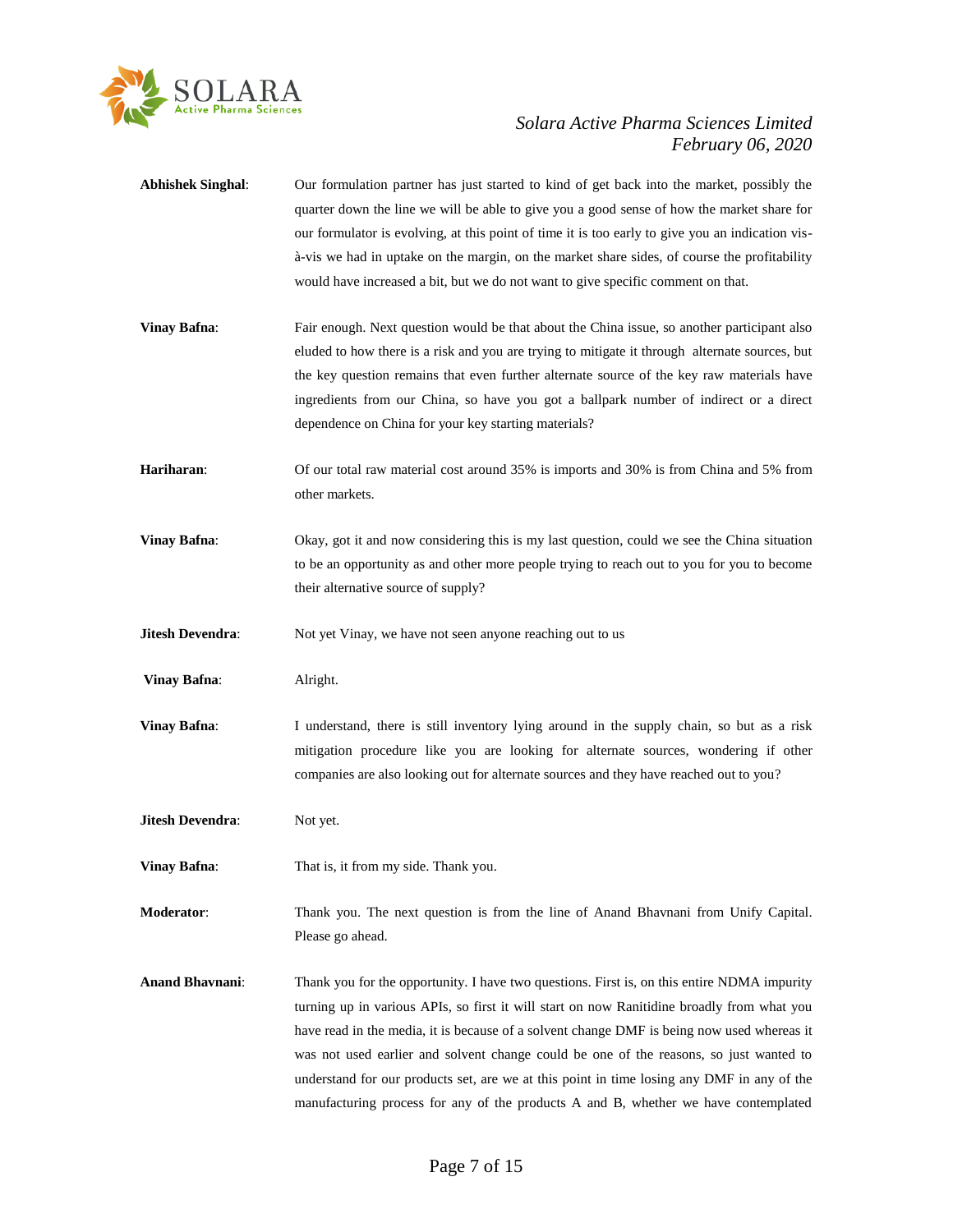

changing our manufacturing processes to preemptively avoid NDMA on any other of the API that you manufacture?

- **Abhishek Singhal**: We do not want to discuss the process details out here, all that we maintained is that we had gone through the due process that FDA had asked to and our process the NDMA was very much within the limit and we have resumed our supplies, now exactly what the reason is for others, we do not want to specifically comment on that in our call.
- **Anand Bhavnani**: Sure, but in general from a risk perspective again this would have in anyway triggered as to reassess other APIs that you manufacture from any impurity perspective and if you can just broadly share is there any particular set of any such impurity NDMA and any other APIs because as reading in Singapore now they are studying Metformin for this impurity and in some batches they have seen in Metformin as well, so broadly from our portfolio perspective how are we managing in avoiding this risk?
- **Jitesh Devendra:** Coming to your question about this NDMA on another APIs, Yes, we are evaluating in proactive manner if these issues could be in our other APIs.
- **Anand Bhavnani**: Sure, and in case of our capex plan I think the Vizag unit should be commissioning sometimes in calendar year, my understanding correct?
- **Jitesh Devendra**: Yes.
- **Anand Bhavnani**: If you can give us a broad sense, how do you anticipate this capacity utilization in this unit and would there be any follow-on capex after the Vizag unit commissioning?
- **Jitesh Devendra:** Once the Vizag unit is commissioned, we are targeting this for the regulated markets, the entire capacity coming towards full fructification in the next financial year of course will not happen because we have to go through the regulatory approval process of the USFDA as well as other regulatory agencies like MHRA, then post those approvals and once our capacities come to an optimal utilization, we would of course look at if there is a need to put in additional capex in Vizag because there is a huge land area, so all what we are talking about our future expansions will happen in Vizag.
- **Anand Bhavnani**: Fair to assume that Vizag approval will take may be another six, eight months, so may be only from Q3, Q4 of FY2021 you might see some revenues, or it could be in FY2022. Second half of FY2021 or FY2022 the time to see some revenues, is my understanding correct?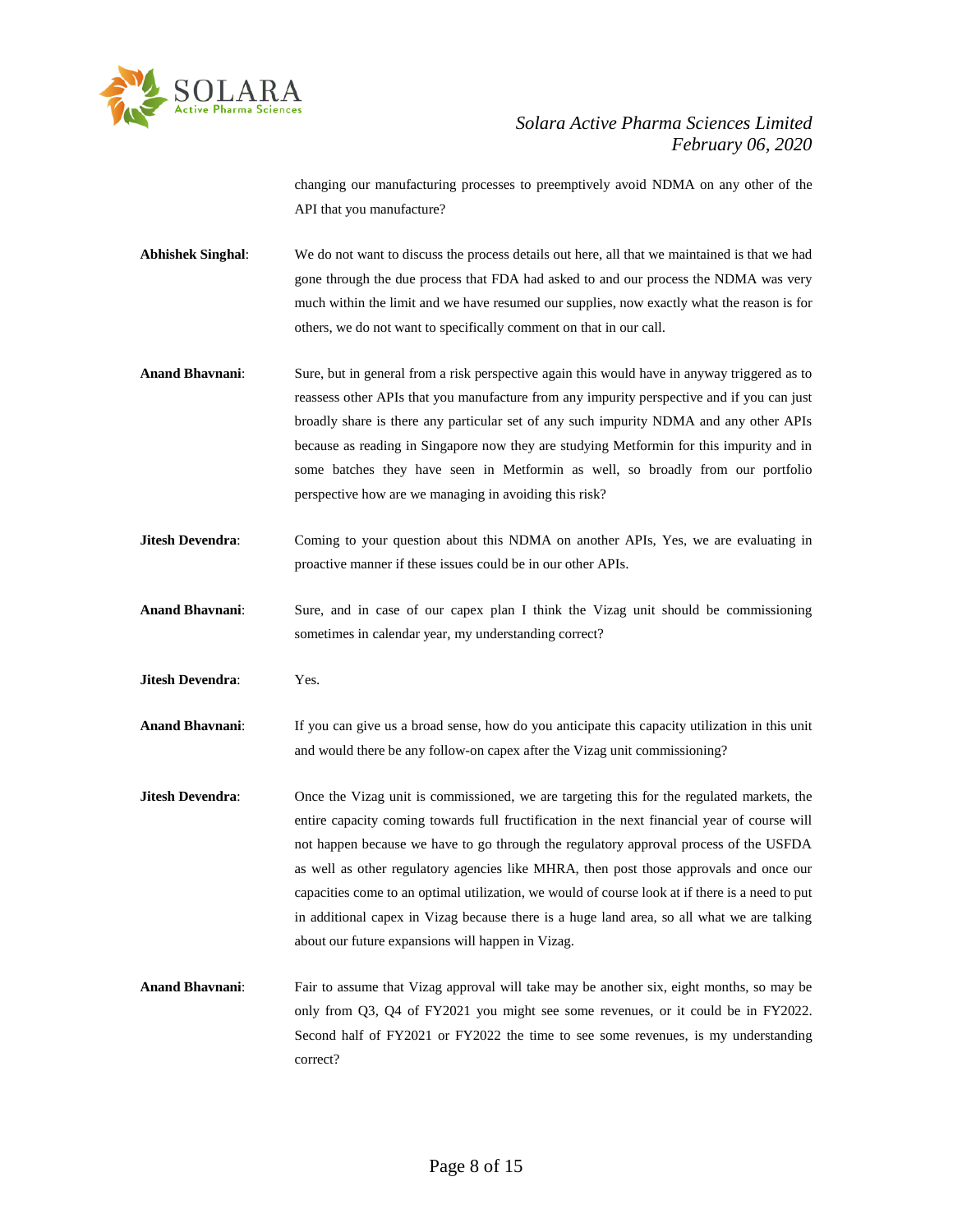

- **Jitesh Devendra:** If our regulatory approvals come in place yes, we could have sales in the second half of FY2021 and that is what we are targeting towards.
- **Anand Bhavnani**: This is because only regulatory, we would not be in the intervening period using the production for non-regulated markets, is that a possibility?
- **Jitesh Devendra:** Yes, there is a possibility if we get the price that justifies our cost as we do not really want to get into it which disturbs our margins. It is not that we are not looking at it, we are looking at it, but you can consider that the major utilization of the capacity is for the regulated markets.
- **Anand Bhavnani**: Thank you and I will come back in the queue.
- **Moderator**: Thank you. The next question is from the line of Mahek Talati from Y J Investment Advisors. Please go ahead.
- **Mahek Talati**: Thank you for the opportunity. Congratulations on a good set of numbers. Sir, I have question regarding the Vizag plan, now since you are raising funds to the tune of Rs.460 Crores, what was the reason behind raising the loan funds for the capex plan?
- **Jitesh Devendra:** Can you repeat the question please?
- **Mahek Talati:** Since you are raising funds to the tune of Rs.460 Crores, what is the reason behind raising debt for the capex plan?
- **Hariharan:** The maximum equity funding is expected by next year only and to ensure to support capex for growth, term loan has been availed.
- **Mahek Talati**: Okay and is that raised or not Sir?
- **Jitesh Devendra:** Can you repeat the question please?
- **Mahek Talati:** Is that debt raised or is it yet to be raised?
- **Hariharan**: Yes, we have raised some debt.
- **Mahek Talati**: Okay, thank you Sir.
- **Moderator**: Thank you. The next question is from the line of Vaibhav B from Ashmore Group. Please go ahead.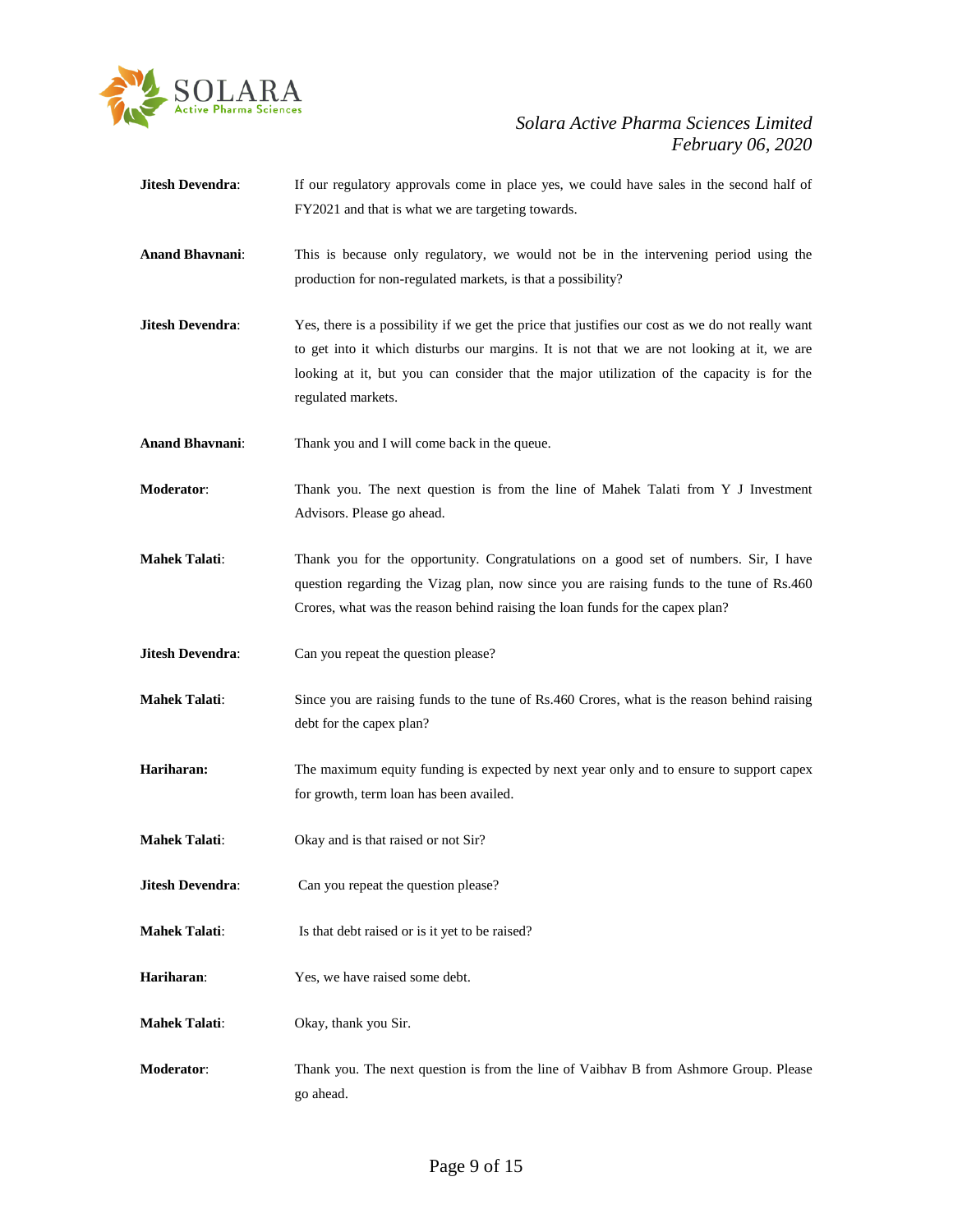

**Ashwini**: This is Ashwini here once again. So I just wanted to ask more about the CRAMS business, so we have been sort of speaking about this, we also were trying to see if we could get an M&A sort of an opportunity there, but it appears that you started to look for the organic build out, because you are saying that you are looking for global head for the CRAMS business and there is a pipeline of \$10 million, so I just wanted to get a sense of this business plan, by when do you think the revenue starts to come in, what would be, would you need to invest lot of money into labs and into capacity for CRAMS or is there something that can be done in your existing R&D without requiring much capex, how should we think about this revenue line, when do they start etc.? **Jitesh Devendra:** Ashwini, Jitesh here. On the CRAMS business, we do have some legacy CRAMS business and we are building up on that and as I said that we have started our efforts organically also by various channels and we have received RFPs worth \$10Mn which we have bid. We are confident that as more opportunities we are getting and building upon the \$10 million, we

would see the new business starting to occur in the next financial year. From our inorganic part, we are continuing to look at the acquisition opportunities, but as of now we have not got one and we are actively in that space. The third is on the opex or capex, so we have two R&D Centers and we have enough capacity from the capacity point of view to accommodate CRAMS projects, what we would have to do is probably in the more on the opex front where we will have to probably hire manpower to run those projects. I hope that answers your question.

Ashwini: Second, is the margin profile at the EBITDA level, because these are all cost plus projects from how I understand the industry things about them, are these kind of margins in CRAMS higher than what you report at the company aggregate level or similar or lower I mean over the next three, four years as this business scales up, how does it impact margins?

**Jitesh Devendra:** On the CRAMS margins, going by our past experience when we have done this business now for us as Solara we are a new entrant even though we have legacy years of experience in manufacturing, so in some projects like big pharma I am just giving you an example when we have to get in this more about proving our capability, the first few projects would not yield those desired gross margin, what the CRAMS business would yield right there in the range of 60% plus, but we have to then establish our credibility by delivery what we have promised, then there are some opportunities which we have received where the margin profile is much higher, but as we get established and when I say as we get established with a big pharma which takes about two years so we can say in the next two to three years, the margin profile what others get in this business I am sure we will enjoy those margin profiles as well. Classic example you will see is Divis or others in this space where they have a mix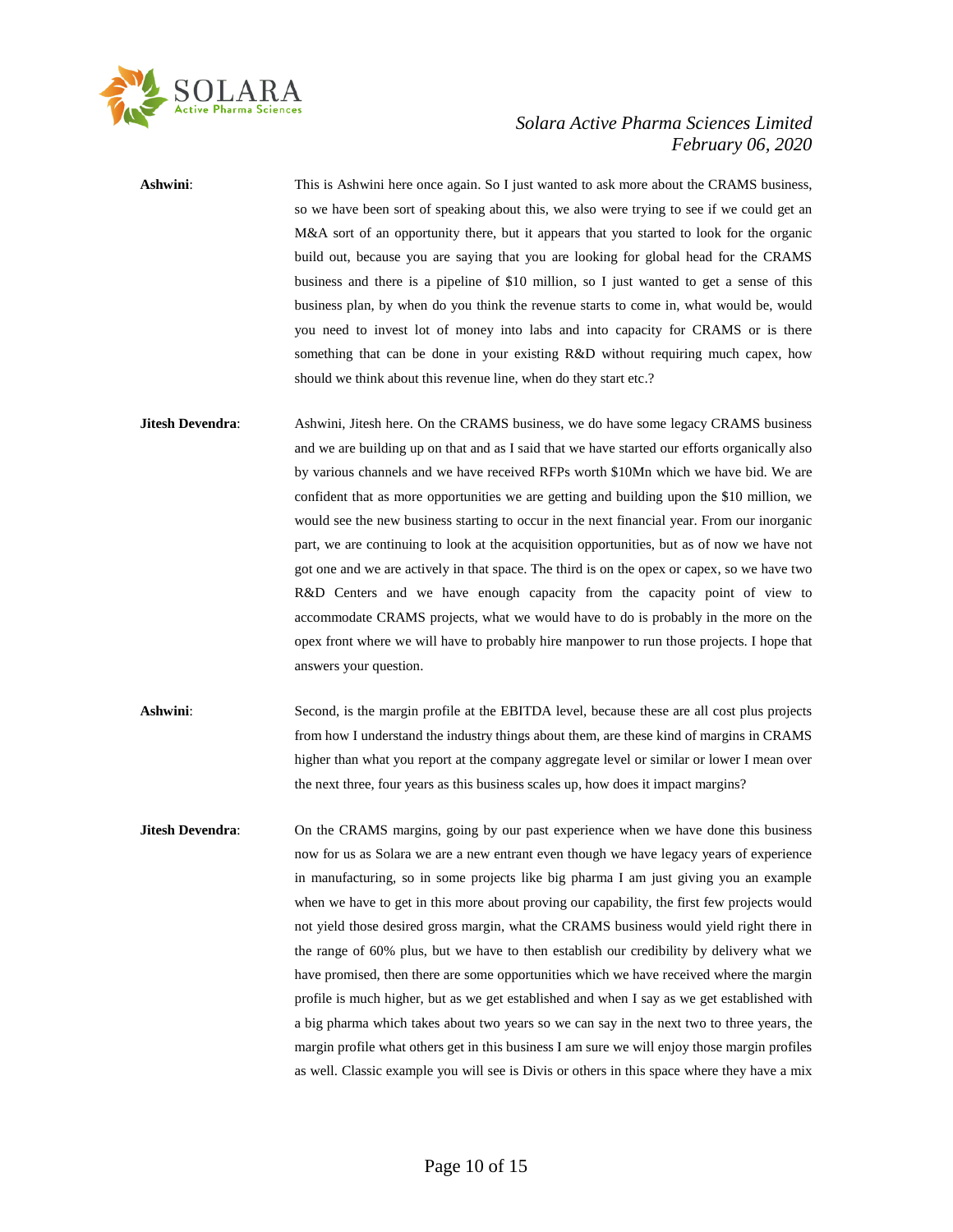

of both the business and their EBITDA margins are 30% plus, so that our aim also to improve our EBITDA margin profile.

- Ashwini: That is, it from my end. Thank you so much.
- **Moderator**: Thank you. The next question is from the line of Ranvir Singh from Sunidhi Securities. Please go ahead.
- **Ranvir Singh**: Thanks for taking my question. Again, on CRAMS side, is there any timeline when we can see CRAMS contributing some meaningful revenue in our overall revenue?
- **Jitesh Devendra:** A meaningful revenue would be at least it is contributing in double digits say 30% of overall revenues in next two to three years, because our current business is also growing which have eluded previously, so it will take at least three years for the CRAMS business to have significant revenue impact on our overall revenues.
- **Ranvir Singh:** You are saying 30% kind of contribution we can expect in two, three years that is what you are saying?

**Jitesh Devendra:** No, I said after three years, not in two to three years.

- **Ranvir Singh**: Okay fine and Vizag unit what has been the total investments in this unit?
- **Hariharan**: We are not giving specific details about the project cost.
- **Ranvir Singh:** What is your cash balance as of today, what amount is lying there?
- **Hariharan:** We have around Rs.88 Crores of cash.
- **Ranvir Singh**: What is debt as of today?
- **Hariharan:** Rs.600 Crores is the net debt.

**Ranvir Singh**: One more in this quarter, I believe that has been some one-off kind of revenue which I assume, do you think this is sustainable base?

Hariharan: I think Jitesh did highlight we did not have any one off what we said was that for Ranitidine which is one of our key APIs, we just had two months kind of contribution for this quarter, so definitely we see what we have done this quarter is sustainable. Secondly, Jitesh did highlight that we had one of our top 10 molecules where we have seen some disruptions in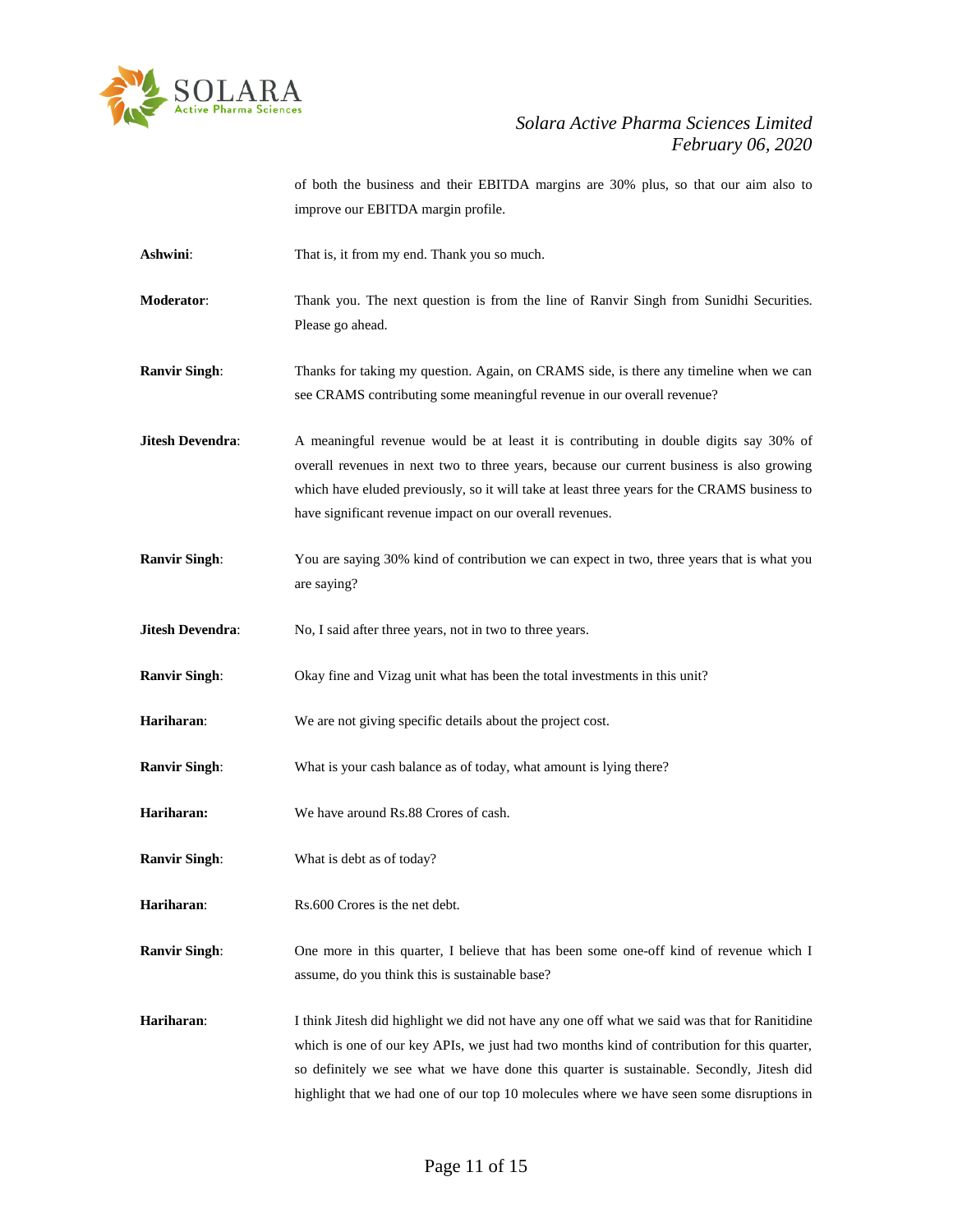

terms of demand and we think that should revert to normal next financial year and we have already started, some improvement should happen in the next quarter.

- **Ranvir Singh:** Has there been a contribution of Tamiflu also there?
- **Jitesh Devendra**: Tamiflu is Oseltamivir, we do have Oseltamivir as one of our top 10 APIs and that is normal business for us.

**Ranvir Singh:** That is, it from my side. I will be in queue in case I have more.

**Moderator**: Thank you. We will move onto the next question that is from the line of Ranjit Ramrakhiani an Individual Investor. Please go ahead.

- **Ranjit Ramrakhiani**: Thank you for the opportunity and congratulations to the whole team for good set of numbers. I had two, three questions. The first one is that earlier a couple of quarters back as I understood the focus on moving from commoditized products to more value-added products, now the question is how much have we progressed in that and some Q3 what does it that we can decipher in terms of new products which are non-commoditized material impact?
- **Jitesh Devendra:** In our current base products, as we have said before also we continued to do this CIP and that has paid the results so that has also improved our margin profile and we continued to look into current portfolio of products where we are unable to do a CIP which yields us a normal gross margin then we would exit gracefully in that API and the new products we have had in this financial year and also contributed to 5% of our overall revenues and the other aspect of it is where we have done market extensions of our current APIs, so we are also increasing sales of current commercial where we would look at compensating our existing sales to other customers with these new markets. So, all these efforts are what we have undertaken in the last financial year as well as in this financial year.
- **Ranjit Ramrakhiani**: The question is now I do remember the products being explored for other geographies a couple of quarters back now, is it showing traction and which areas, or which other geographies are you seeing traction if any?

**Jitesh Devendra:** No, we do not give specific geography on quarterly basis but on annual basis we provide.

**Ranjit Ramrakhiani**: Fair enough, also you mentioned that the new products are contributing around 5%, now has it captured the market to your expectations or you believe that the new set of products can do much more and we are just in the initial phase where it is kind of progression phase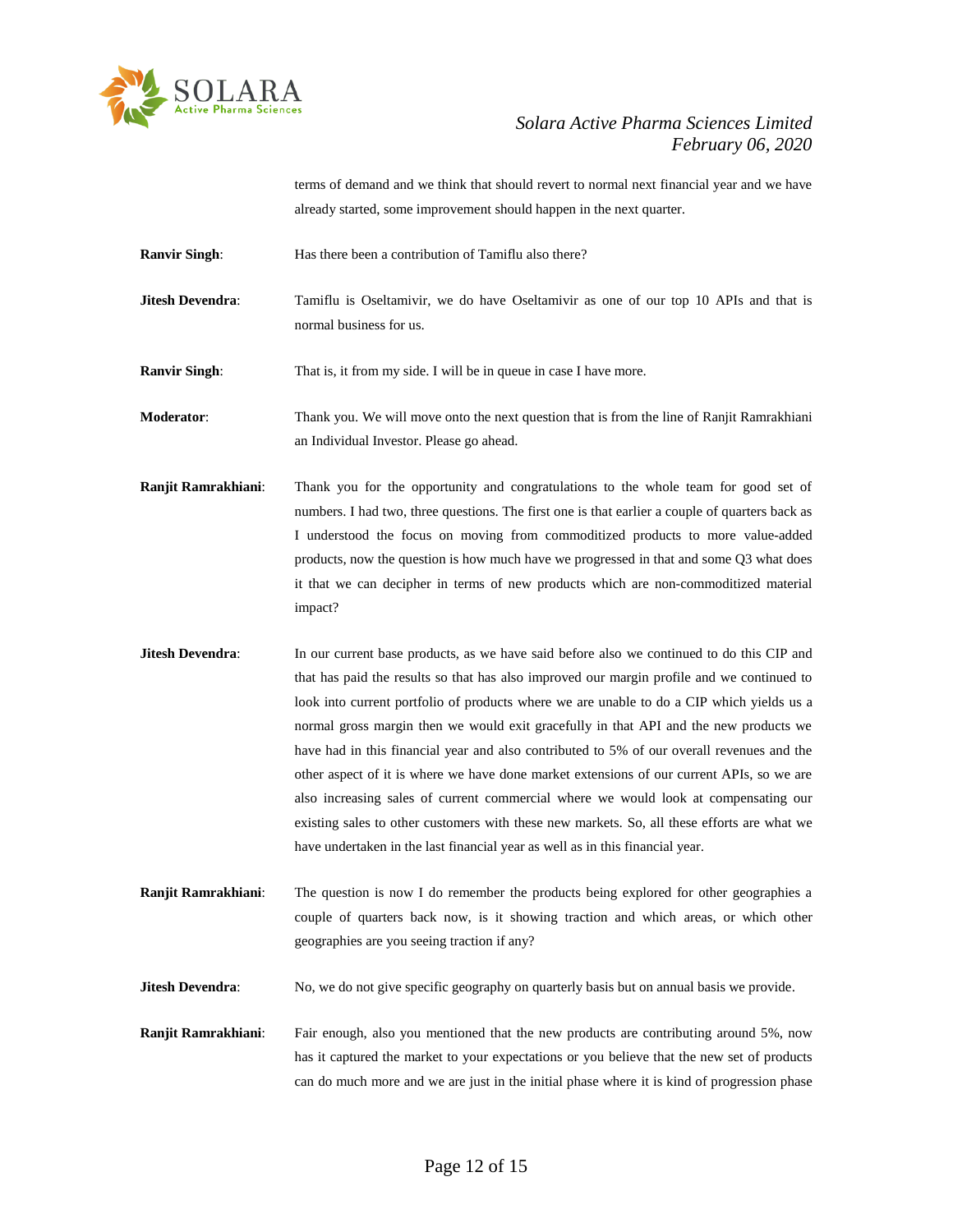

where the market is just accepting it and finding whether it is good or not or something like that?

- **Jitesh Devendra:** In the new products what we have launched for that specific market we are happy with the market share and those products also we have extended to other markets where once we get the approvals we will initiate the sale in the coming financial year or depends on the regulatory approval, but for what market we have launched we are happy with the market share.
- **Ranjit Ramrakhiani**: Excellent, your clarification on CRAMS took few questions which were asked before, I just want to extend the question a bit, there are some players who are saying CRAMS is a bit of difficult to run and it is better to exit and some probably deciding that, now do you see any specific challenges in the CRAMS business and if they were what would the top two, three challenges which Solara would face and how would we make sure that the risk is mitigated?
- **Jitesh Devendra:** In the CRAMS business, we have to be realistic, we do not expect that the business will come tomorrow and that is one of the main things in the CRAMS and we have experienced that in the past and that is why I am very confident that we will do well in the CRAMS because we have that patience to do it. The second thing is you promise what you must deliver the third part is what is the differentiation you are bringing on the table, so those are the three main things at least what we see is one of the successful parameters for CRAMS.
- **Moderator**: Thank you. The next question is from the line of Tushar Manudhane from Motilal Oswal Securities. Please go ahead.
- **Tushar Manudhane**: Just on this coronavirus in China, maybe you might get an alternative supplier, but will that have any impact on the prices and, in that sense, how are we positioned to pass on or to get the benefit on the goods?

**Jitesh Devendra:** Good question. Thank you. There are going to be price increases from the alternate vendors, we will have no option but to pass it onto our customers, and the customers also have a time period or a notice to give through the end retailer, but to answer your question if there is going to be increased in the cost, we will have to pass it on with the API price.

- **Tushar Manudhane**: That would be not so difficult given be into regulated market alternate side piling would not be there with your customer, is that the reason why we are so confident to pass it on?
- **Jitesh Devendra:** Because there is a valid reason and with our customers whom we have had long term relationships, we are very open with them and we will explain to them why there is a cost increases.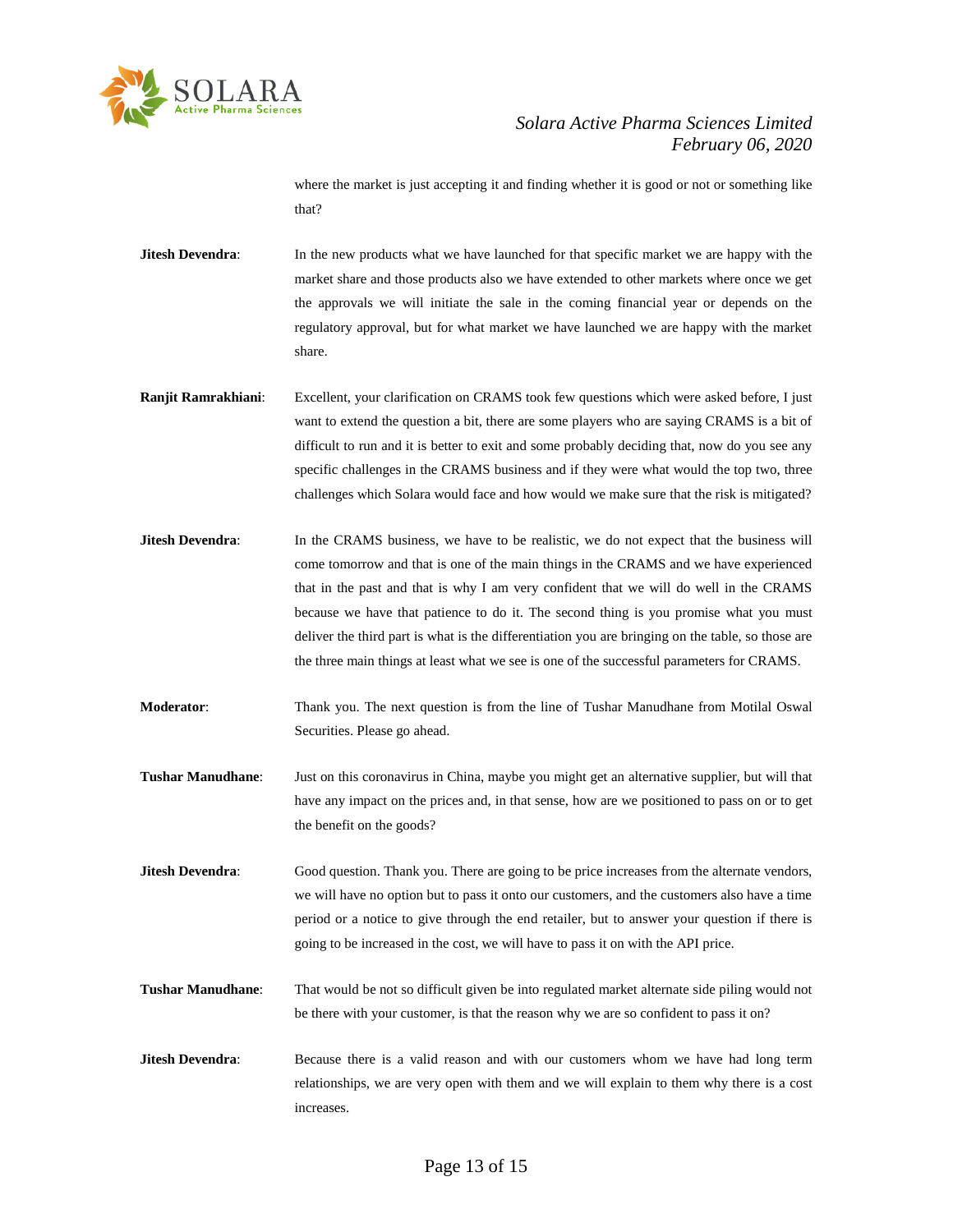

- **Tushar Manudhane**: I understand you do not answer product specific, because the Ranitidine the way the issue had been so far and may also the KSM would be dependent on China, if you can clarify?
- **Jitesh Devendra:** We must assess because someone rightly said that though the KSM may be from India, there may be some components which comes from China, so that is the evaluation process what we are doing with our vendors as well.
- **Tushar Manudhane**: Got it, that helps. Thanks.
- **Moderator**: Thank you. The next question is from the line of Anand Bhavnani from Unify Capital. Please go ahead.
- **Anand Bhavnani**: Thank you for the opportunity. In case of CRAMS we have seen that there have been a lot of players in the Indian pharma industry who have significant capital but the business has not come and the overall returns have been weak, so I am very sure you would have studied them if you can just give us a sense as to how do you plan to avoid similar such errors and you have particular return oriented strategy of investments in CRAMS, for example, would you be doing it in stages so as to avoid any big capital being invested with yield returns?
- **Jitesh Devendra**: We have the necessary infrastructure to take on the CRAMS business as well as present to our client as I mentioned before this business is all about you need to have the patience, you do not expect that you meet the client and you get the business tomorrow that is the key factor and we are patient enough and that is how we are also mentioning in our calls that it will take at least minimum three years for CRAMS to be a significant revenue contributor.
- **Anand Bhavnani**: In terms of our capex, if you can give us a ballpark sense of how much would be the initial capex only towards CRAMS and over next three years as we keep trying to build the business, what could be the ballpark capex that would have been done by 2024 or 2023 in CRAMS?
- **Jitesh Devendra:** We have the infrastructure to take on CRAMS business and if there is any specific build out which is required for certain project on the CRAMS side then the customer funds for the capex investment if it is very specific to that project.
- Anand Bhavnani: In our attempts to do CRAMS, would it be on Solara on its own or you are also exploring joint ventures, is there joint venture or inorganic route open as far as our strategy goes or you will be primarily relying on our own efforts?
- **Jitesh Devendra:** We are growing the business organically also and we are actively looking for an acquisition target in the CRAMS business.